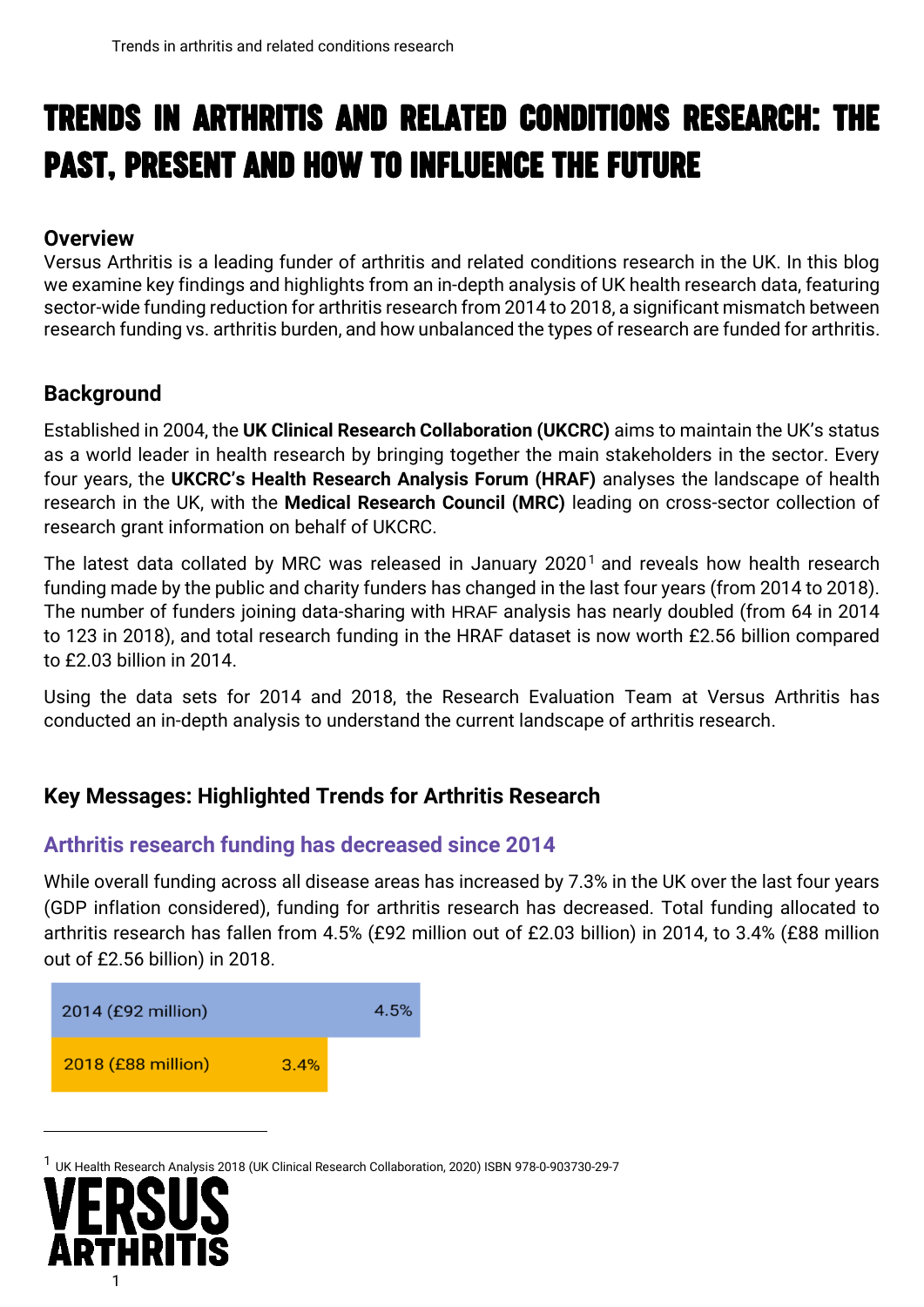#### **Versus Arthritis is the biggest funder of arthritis research**

Versus Arthritis overtook the Medical Research Council (MRC) to become the biggest funder of arthritis research in 2018, contributing approximately **24%** of all funding for arthritis research. The current arthritis research funding landscape is driven by the following six funders, each contributes at least 4% of the overall funding and together account for about 90% of the overall funding: Versus Arthritis, Medical Research Council, the Wellcome Trust, Department of Health and Social Care, Engineering and Physical Sciences Research Council and Innovate UK.



### **Arthritis funding does not match the burden of the disease**

Arthritis is in the **top 5** diseases with the highest burden in the UK according to its Disability-Adjusted Loss of Years (DALY) score, which is the sum of how many years of healthy life arthritis can steal from people due to premature death or disability. In the UK, 11.4% of productive years lost are due to arthritis conditions<sup>2</sup>, however arthritis receives just 3.4% of total health research funding. The mismatch between research funding and disease burden for arthritis is further magnified if we focus on Years Lost Due to Disability (YLD) score, where arthritis accounts for 22.4% of the lost in the UK<sup>2</sup>.

By comparing arthritis to the other high-burden diseases in the UK, arthritis has the greatest mismatch between funding and disease burden. The mismatch for arthritis requires urgent attention as there are increasing amounts of evidence showing that arthritis is now a major health issue for the global population affecting about 1 in 3 people worldwide<sup>3</sup> and arthritis burden is likely to keep rising as we

<sup>3</sup> Bulletin of the WHO: Reducing the global burden of MSK conditions. Briggs. 2018. [https://www.who.int/bulletin/volumes/96/5/17-](https://www.who.int/bulletin/volumes/96/5/17-204891/en/)



<sup>2</sup> Global Health Data Exchange, Institute for Health Metrics and Evaluation.<http://ghdx.healthdata.org/gbd-results-tool>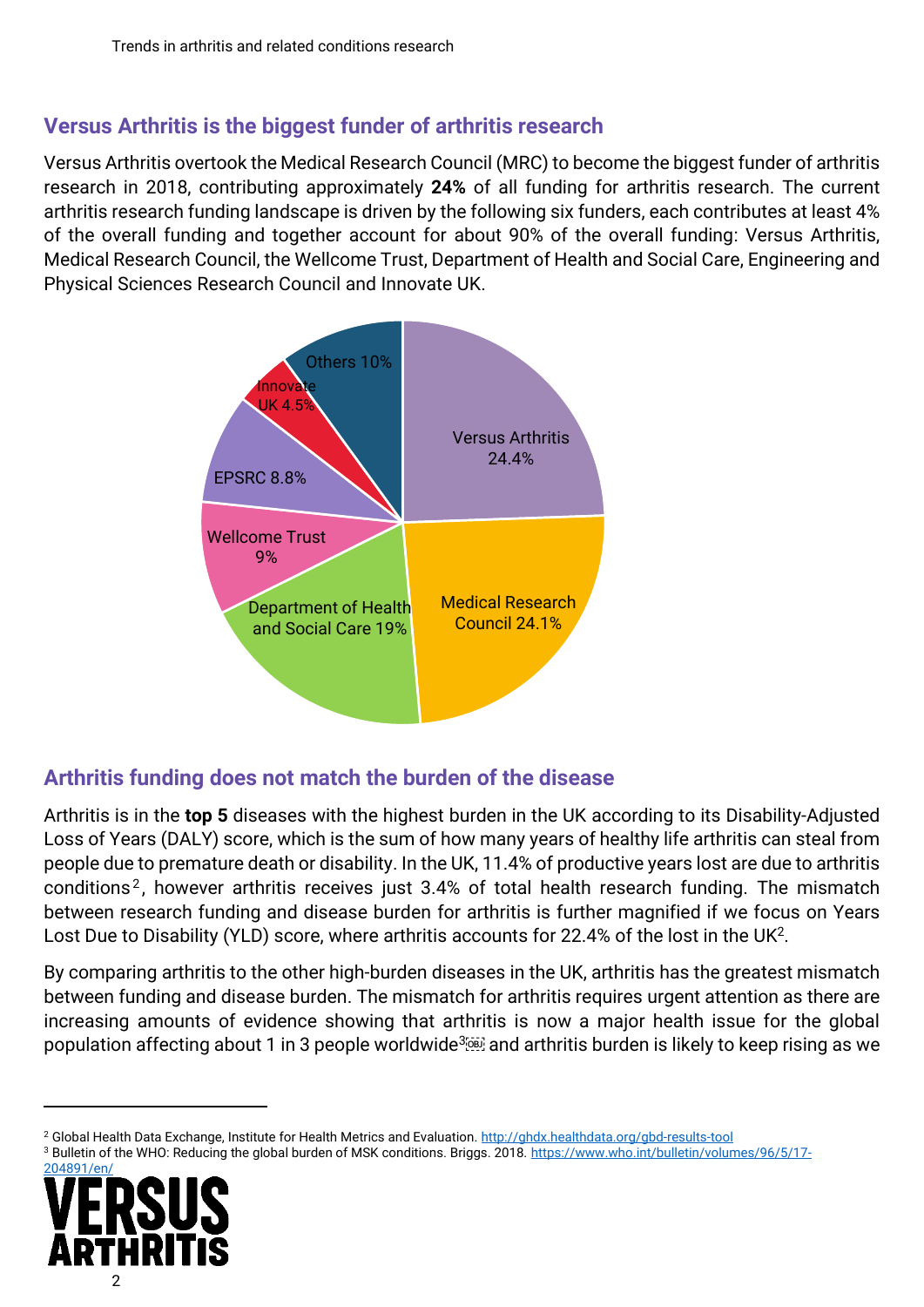see people are living longer, but they are also living longer with chronic, non-communicable diseases commonly include arthritis and related conditions. 4,5506J.



### **The type of arthritis research being funded is unbalanced**

In 2014, approximately 45% of arthritis research funding was spent in understanding the underlying mechanisms that cause arthritis (indicated as 'underpinning' and 'aetiology' in the graph below). This percentage fell to 36% in 2018 as a result of more funding being spent on improving prevention, diagnosis, treatment and health management. The shift of funding towards applicable and translational studies increases the balance of funding across all the research types; however funding is still skewed and there are areas that remain significantly under-funded: such as research looking into prevention, disease management and health services.

The Burden of Disease in England compared with 22 peer countries. A report for NHS England. Public Health England. 17<sup>th</sup> Jan 2020.



<sup>4</sup> The world-wide burden of musculoskeletal diseases: a systematic analysis of the World Health Organization Burden of Diseases Database. Ann Rheum Dis. 2019 Jun;78(6):844-848. doi: 10.1136/annrheumdis-2019-215142.